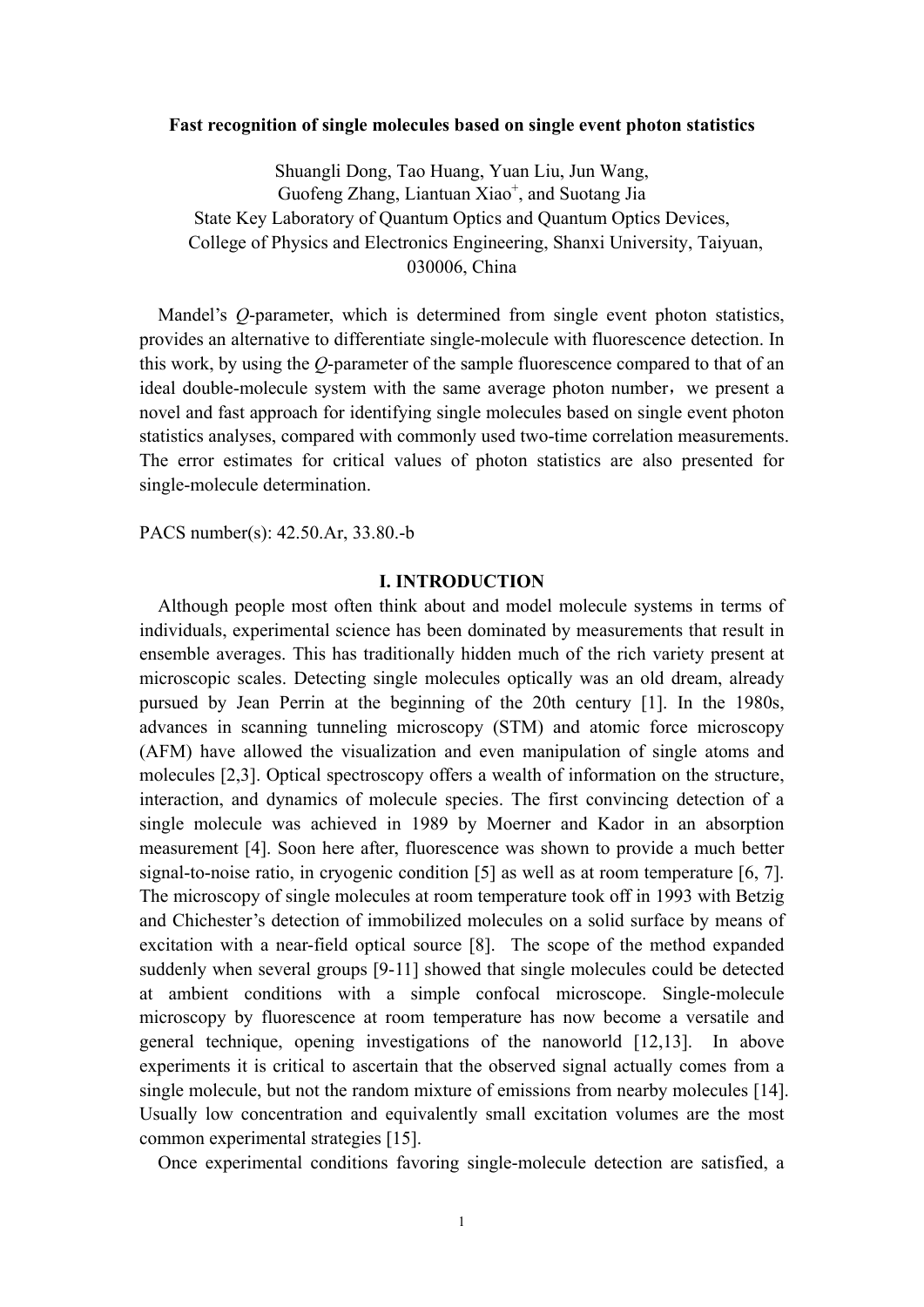number of criteria have to be met to ascertain that the observed signal actually comes from a single emitter [16, 17]. In previous experiments these criteria are all direct consequences of common photophysical properties of fluorophores. For instance, observed fluorescence intensity level is consistent with that of a single emitting molecule, fluorescence emission exhibits only *two levels* [18] and the emitted light exhibits *antibunching* [19, 20]. The most common criteria is to detect an antibunching curve by two-time correlation measurements: based on quantum properties of single photon states [21], the absence of coincidence at zero delay gives clear evidence of single photon emission [22]. For several molecules, coincident emission of photons by the different molecules are likely and will result in an autocorrelation function that does not cancel out for zero time-delay. In experiment the effect of background signals makes it impossible that the perfect absence of coincidence at zero delay. Commonly as long as the second-order degree of coherence  $g^{(2)}(\tau)$  at zero delay ( $\tau=0$ ) is less than 0.5, which corresponds with two ideal molecules detected, the fluorescence can be considered from a single emitter. However for a small number of blinking molecules, the total number of coincident emission might be too low to reject the single-molecule hypothesis with the antibunching curve.<sup>[16]</sup> Furthermore the criteria need long time (typically several minutes to tens minutes, depending on the mean photon number  $\langle n \rangle$  and the dead-time of detection system) to detect enough photons to statistic the antibunching curve. It is severely affected by the molecule's photostability. And the existence of irreversible photobleaching compelled the long time for single molecules recognition to be insufferable in experiments [23].

 Although the phenomenon of photon antibunching is demonstrated mostly clearly by two-time correlation measurements, it is, in principle, also exhibited by the probability P(*n*) that *n* photons are emitted (or detected) in a given time interval *T*. Antibunching implies sub-Poissonian statistics, in the sense that the probability distribution is narrower than a Poisson distribution with the same 〈*n*〉 [24]. Traditional photon number counting statistics [25] is seriously affected by the blinking in the fluorescence, due to the molecular triplet state. Then single event photon statistics [20, 26] is suggested to character the single-molecule fluorescence. And based on moment analysis, Mandel's *Q*-parameter, which is defined in terms of the first two photon count moments, is an attractive alternative to two-time correlation measurements. It is quite robust with respect to molecular triplet state effects [27]. In this work we suggest a novel approach to distinguish single-molecule system based on single event photon statistics characterization of single-molecule fluorescence. Using Hanbury Brown and Twiss (HBT) configuration [28], by analyzing and comparing the Mandel parameters of actual single molecule fluorescence and ideal double molecule fluorescence, we present a new criterion based on single event photon statistics measurement.

## **II. COMPUTATIONAL METHODS**

#### **A. Detection system of single-molecule fluorescence**

Standard confocal microscopy techniques which is the commonly used experimental setup for single-molecule fluorescence detection is summarized in Fig. 1(a) [16], The emitted light is focused on a pinhole in order to reject out-of-focus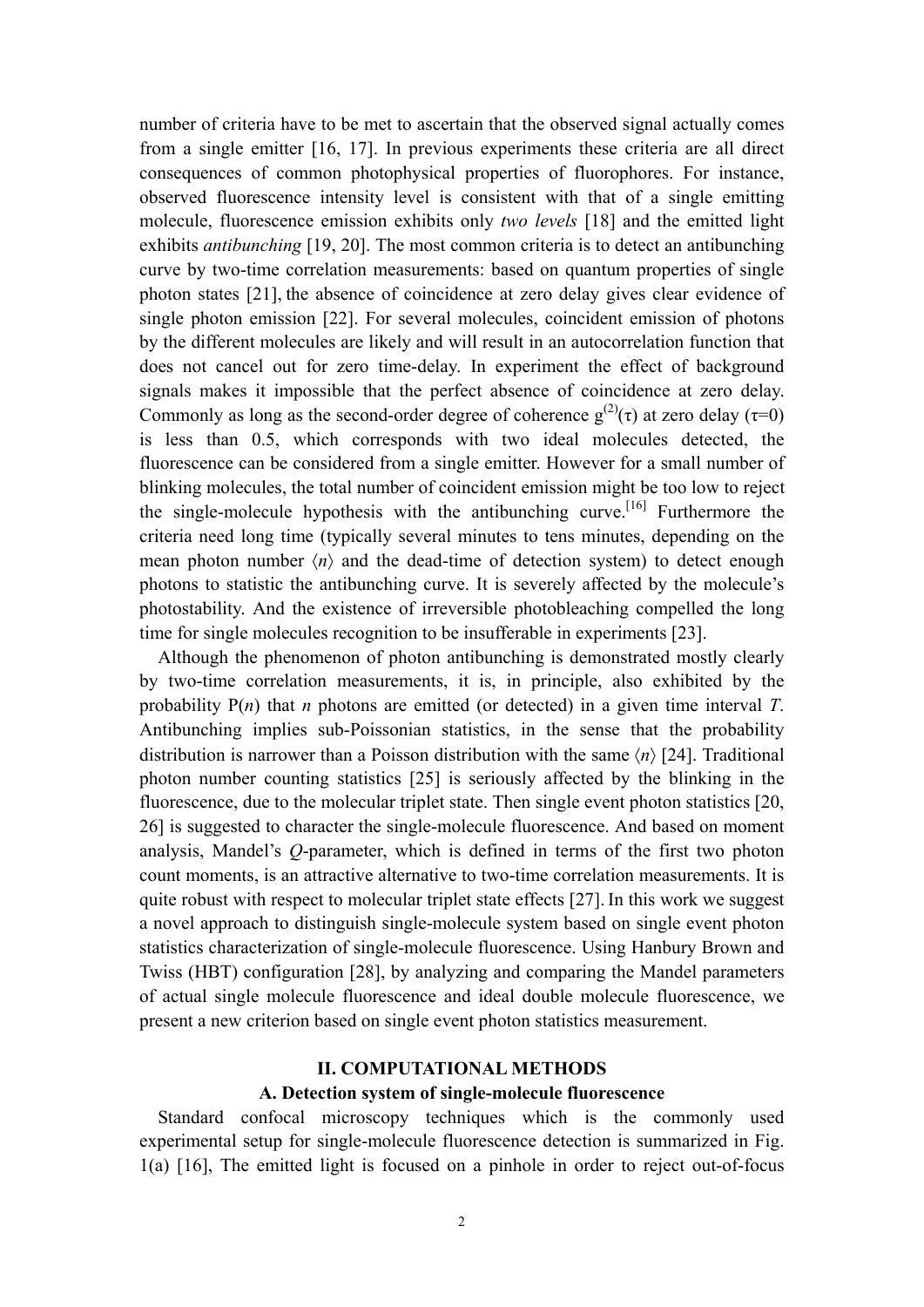background light and finally recollimated onto two single photon counting modules (SPCM) after partition by a 50/50 beamsplitter (BS), which is a standard HBT configuration. For each detected photon, the SPCM would generate a TTL pulse. Then a start-stop technique with a time-to-amplitude converter (TAC) allows us to build a coincidences histogram as a function of time delay between two consecutive photodetections on each side of the beamsplitter. The pulses from TAC, whose amplitude is proportional to the time delay, are discriminated according to their heights and accumulated by a multichannel pulse height analyzer (MCA). The second-order degree of coherence at zero delay  $g^{(2)}(0)$  can be directly gained and displayed on the screen, as shown in Fig. 1(b) and 1(c). Obviously in Fig. 1(b),  $g^{(2)}(0)$ is bigger than 0.5 (dashed line), which indicates that the fluorescence detected is emitted from more than one molecule. In contrast, in Fig. 1(c),  $g^{(2)}(0)$  is smaller than 0.5, which indicates that one single molecule was being detected. This method is widely used to distinguish single-molecule in experiments. Nevertheless the process needs a long time to accumulate and display a visible antibunching curve, which is a disadvantage to estimation due to the existence of molecular triplet state. And fluorescent photons should be very weak  $(\langle n \rangle)$  is less than 0.1), otherwise the start-stop technique will bring an error that can not be ignored.

### **B. Single event photon statistics characterization of single-molecule fluorescence**

The single event photon statistics measurement is described in Fig. 2(a). For the influence of detectors' dead time, each SPCM gives only one count (supposedly with 100% detection efficiency) within the dead time for one or more than one incident photon. In order to eliminate the background signals as much as possible, time-gated technique [29] is used after the excitation pulse. The records within the time gates are considered to be the detected signals while all records outside the time gates are rejected. This time-filtering procedure can filter out the real photodetection events from the most of non-synchronous background photocounts not rejected by optical filters, and is often an efficient way to improve the signal-to-noise ratio. The time gate duration must be shorter than the laser period and much longer than the molecule excited-state lifetime so that the probability of discarding a fluorescence signal is negligible. In the above experiments the gate durations are usually ten times the radiative lifetime of the molecule [30]. For a given excitation pulse cycle in detecting time gate which is shorter than the dead time, the number of detected photons cannot exceed two if we using two identical SPCMs operating in the photon counting regime compulsory for our system. The existence of detectors' dead time in each detection channels will results in a non-linear relation-ship between detected photon statistics and source photon statistics. Thus the measured photon probabilities should be corrected.

Fig. 2(b) shows the schematic of our detection setup used for single event photon statistics measurement. The synchronous signals provide a counting time-gate and a nanosecond time delay box is used to compensate the different transport distance between two detection channels. The numbers of pulse cycles which are detected N<sub>all</sub>, in which only one photon is detected  $N_{(1)}$ , and in which two photons are detected  $N_{(2)}$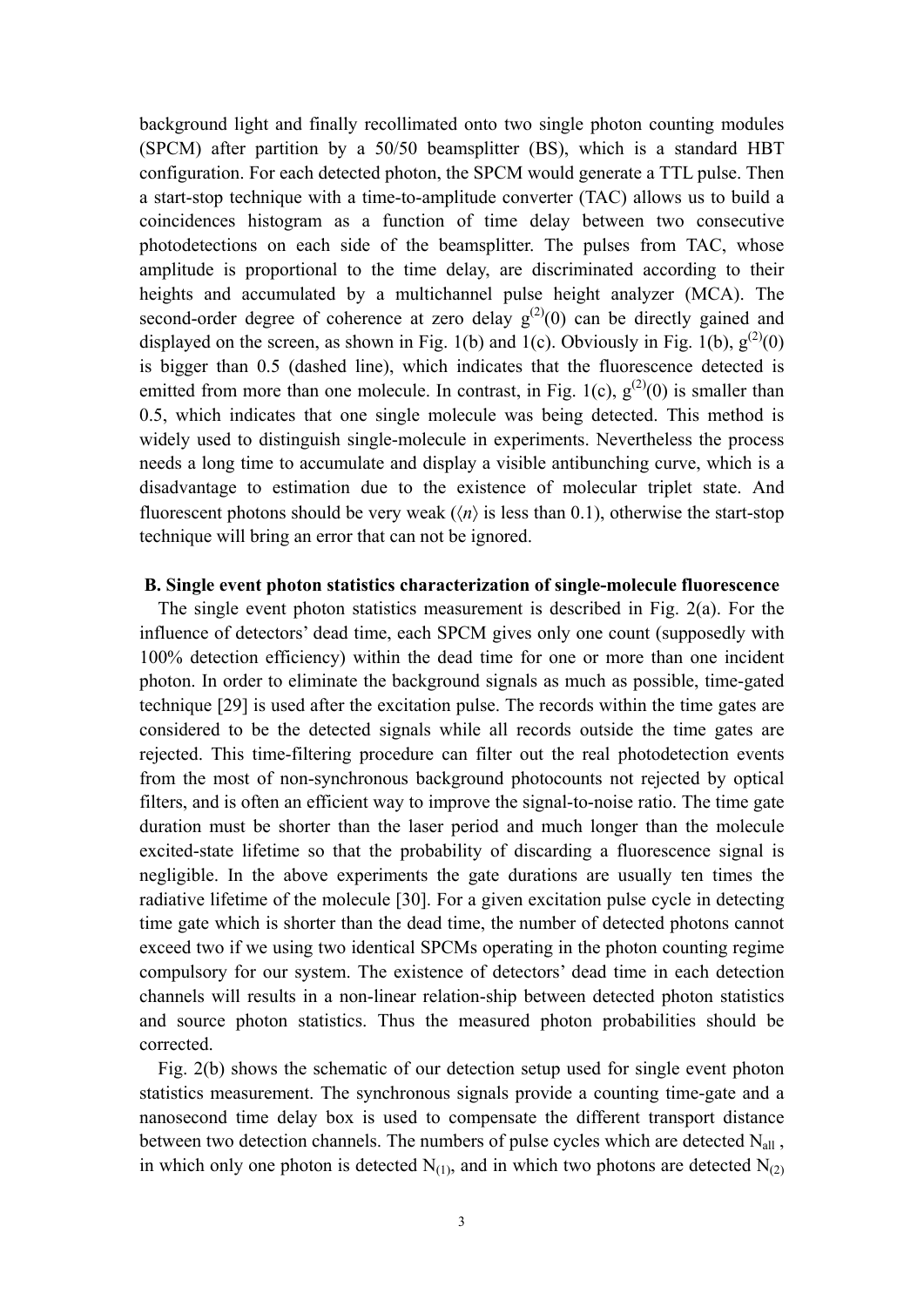can be directly gained from a counter. Then the ratio of  $N_{(1)}$  to  $N_{all}$  and  $N_{(2)}$  to  $N_{all}$ respectively is the probability of detected one-photon and of detected two-photon in every pulse cycle.

Denoting by  $P^{\text{in}}(n)$  the photon number probability distribution of incoming light on HBT detection set-up, the non-linear transformation relating this probability to the detected photon probability  $P(n = 0, 1, 2)$  is simply computed for 'ideal' detectors. The 'ideal' means that each SPCM clicks with 100% efficiency immediately upon receiving a photon, but that no more than one click can occur in a given repetition period. The joint probability of detecting *i* photons on SPCM1 and *j* photons on SPCM2 can be written as  $P(i, j)$ ,  $i, j = 0$  or 1. Actually, there are total four measured photon probabilities: *P*(0, 0), *P*(0, 1), *P*(1, 0)and *P*(1, 1).

 With our experimental detection scheme, random splitting of photons on two sides of 50/50 beamsplitter gives

$$
P(0) = P(0,0) = P^{in}(0),
$$
  
\n
$$
P(1) = P(0,1) + P(1,0) = \sum_{n\geq 1}^{\infty} P^{in}(n) \frac{1}{2^{n-1}},
$$
  
\n
$$
P(2) = P(1,1) = \sum_{n\geq 2}^{\infty} P^{in}(n) \left(1 - \frac{1}{2^{n-1}}\right).
$$
\n(1)

The mean photon number per excitation pulse period is

$$
\langle n \rangle = P(1) + 2P(2). \tag{2}
$$

Now suppose that in the excitation volume there has more than one molecule, the number is*s* , and all of them are ideal single photon emitters. We call *η* the overall detection efficiency, which includes the optical collection efficiency, all linear propagation losses and quantum efficiency of photon detectors. Then the photon number probability distribution of incoming light on detection set-up is

$$
P_{I}^{in}(n) = \frac{s!}{n!(s-n)!} (1-\eta)^{s-n} \eta^{n}.
$$
 (3)

Applying Eq.  $(3)$  in Eq.  $(1)$  one can show

$$
P(0) = (1 - \eta)^{s},
$$
  
\n
$$
P(1) = \sum_{n\geq 1}^{s} \frac{s!}{n!(s - n)!} (1 - \eta)^{s - n} \eta^{n} \frac{1}{2^{n - 1}},
$$
  
\n
$$
P(2) = \sum_{n\geq 2}^{s} \frac{s!}{n!(s - n)!} (1 - \eta)^{s - n} \eta^{n} \left(1 - \frac{1}{2^{n - 1}}\right).
$$
\n(4)

Then

$$
\langle n \rangle = s\eta \left(1 - \eta\right)^{s-1} + \sum_{n=2}^{s} \frac{2^n - 1}{2^{n-1}} \frac{s!}{n!(s-n)!} \left(1 - \eta\right)^{s-n} \eta^n. \tag{5}
$$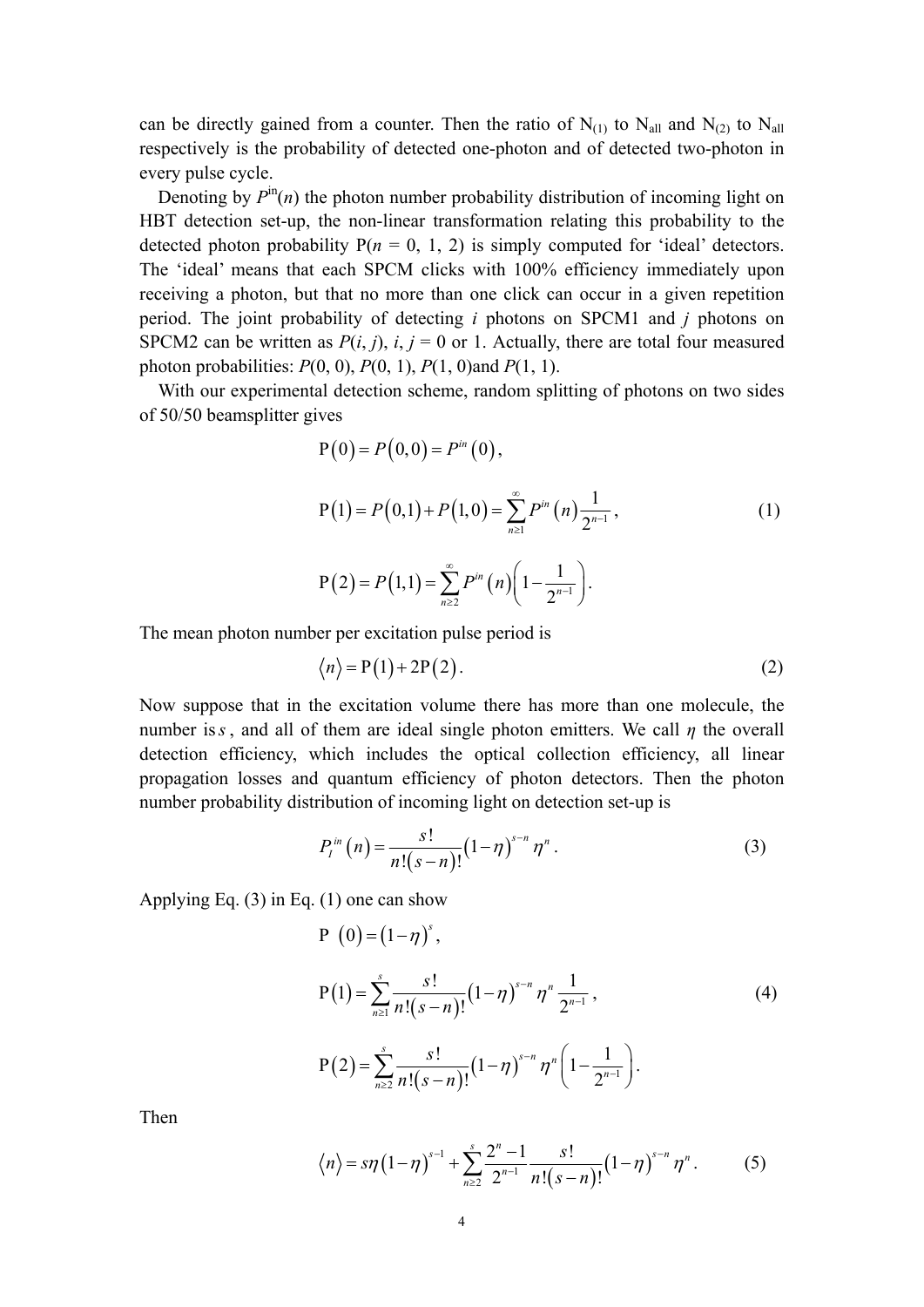#### **C. Mandel's parameter for single event photon statistics**

In order to quantify the fluctuations of the number of photons detected per pulse, an important figure of merit is the Mandel parameter  $Q = (\langle (\Delta n)^2 \rangle - \langle n \rangle)/\langle n \rangle$ , where  $\langle n \rangle$  is the average number of photons detected within a time interval *T* and  $\langle (\Delta n)^2 \rangle$  is the mean variance [31]. The parameter *Q* is a natural measure of the departure of the variance of the photon number  $\langle n \rangle$  from the variance of a Poisson process, for which  $Q = 0$ . Negative and positive *Q*-values indicate sub- and super-Poissonian behavior, respectively.

From single event photon statistics probability the Mandel parameter can be computed directly

$$
Q = \frac{2P(2)}{\langle n \rangle} - \langle n \rangle.
$$
 (6)

Note that an ideal single molecule should produce light pulses containing exactly one photon per pulse, triggered with a repetition period, P(2)=0, would yield  $Q_i = -\langle n \rangle =$ ,  $-\eta$ , which is only limited by the detection efficiency and is the lowest value of the sample's *Q*. Negative *Q* confirms that single-molecule fluorescence indeed exhibits sub-Poissonian photon statistics which is an explicit feature of a quantum field.

## **D. Distinguishing single-molecule using** *Q***-parameter**

The Mandel's *Q*-parameter provides an alternative for differentiating single-molecule fluorescence system. The *Q*-parameter of ideal double molecules (which is used to model two molecules that can not be separated by diluting) fluorescence can be used as a boundary between that of an actual single molecule fluorescence and actual double molecules fluorescence. From this boundary we can deduce an explicit criterion of single molecules based on photon statistics.

In an experiment a problem we have to face is the background signals, which includes radiation from the environment and the dark counts of the SPCM. Because the scattering background light from surroundings can be thought as a thermal field with very large bandwidth and very short coherent time, the usual photon counting time (nano-seconds) discussed here is much longer than the coherent time and the photocounts of such time-average stationary background show a Poisson distribution. In a dark environment, the SPCM also generates random dark counts that follow a Poisson distribution. Both of these two random counts appear in the Poisson distribution, and thus we can use a weak coherent field with a Poisson photon

distribution  $P_B^{in}(n) = e^{-\eta \gamma} (\eta \gamma)^n / n!$  with  $\gamma$  to simulate the backgrounds. Actual

single-molecule fluorescence can be modeled as the superposition of an ideal single molecule and a background emission that can be modeled as a Poisson distribution. Denote by  $Q_A$  and  $P_A(n)$  the Mandel parameter and single event photon probability statistics of the actual single molecules fluorescence. Using Eq. (1) and Eq. (4), the photon statistics probability can be written as

$$
P_{A}(0)=e^{-\eta\gamma}\left(1-\eta\right),
$$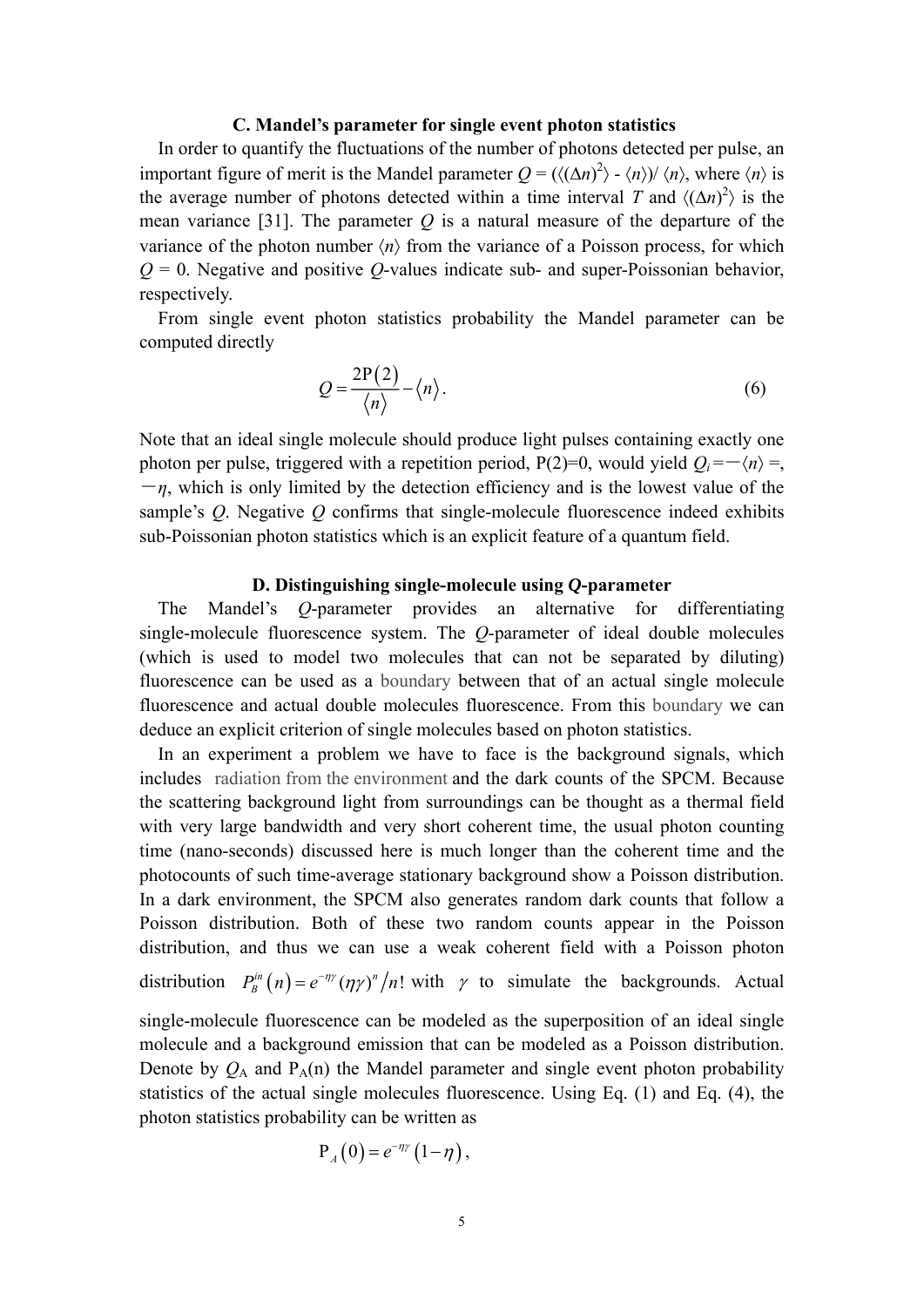$$
P_A(1) = 2(e^{-\eta\gamma/2} - e^{-\eta\gamma}) + \eta(2e^{-\eta\gamma} - e^{-\eta\gamma/2}),
$$
  
\n
$$
P_A(2) = (1 - e^{-\eta\gamma/2})^2 + \eta(e^{-\eta\gamma/2} - e^{-\eta\gamma}).
$$
\n(7)

Then

$$
\langle n \rangle = 2(1-e^{-n\gamma/2}) + \eta e^{-n\gamma/2}.
$$

The measured mean photon number of fluorescence signals is  $S = \eta$ , and the measured mean photon number of background signals is  $B = 2(1 - e^{-\eta y/2})$ . According to Eq. (7), we get

$$
P_A(0) = (1 - S) \left( 1 - \frac{B}{2} \right)^2,
$$
  
\n
$$
P_A(1) = (S + B - SB) \left( 1 - \frac{B}{2} \right),
$$
  
\n
$$
P_A(2) = \frac{BS}{2} + \frac{B^2}{2} - \frac{B^2 S}{2},
$$
\n(8)

$$
P_A(2) = \frac{B}{2} + \frac{B}{4} - \frac{B}{4},
$$

$$
\langle n \rangle = B + S(1 - \frac{B}{2}).
$$

When  $P_A(1) \ge 2\sqrt{P_A(2)} - 3P_A(2)$ , the signal-to- background ratio (SBR) can be expressed as

$$
SBR = \frac{S}{B} = \frac{P_A^2(1)}{2P_A(2)}.
$$
\n(9)

This equation can be directly applied for the measurement of SBR in experiment.

Denote by  $Q_D$  and  $P_D(n)$  the Mandel parameter and single event photon probability statistics of the ideal double molecules fluorescence. From Eq. (4) one obtains

$$
P_D(0) = (1 - \eta)^2,
$$
  
\n
$$
P_D(1) = 2\eta - \frac{3}{2}\eta^2,
$$
  
\n
$$
P_D(2) = \frac{1}{2}\eta^2,
$$
  
\n
$$
\langle n \rangle = 2\eta - \frac{1}{2}\eta^2.
$$
\n(10)

Suppose there is no background noise, using Eq. (6) one can show that with the same average photon number  $\langle n \rangle$ , if P<sub>A</sub>(2)<P<sub>D</sub>(2), then  $Q_A < Q_D$ . From Eq. (10) one can obtains

$$
P_A(2) < \frac{1}{2} \left( 2 - \sqrt{4 - 2\langle n \rangle} \right)^2.
$$
 (11)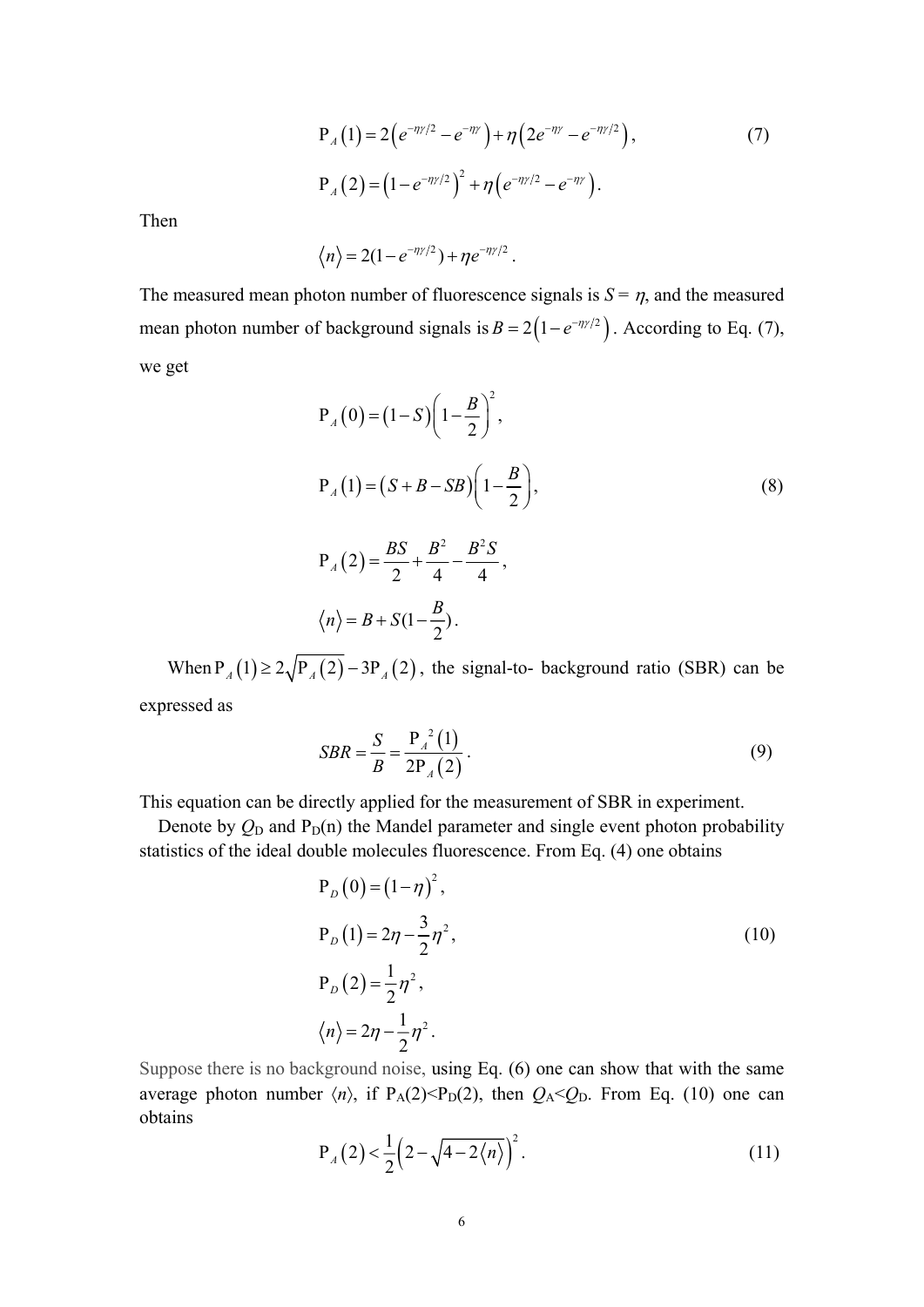At the same time,

$$
P_A(1) > \langle n \rangle - \left(2 - \sqrt{4 - 2\langle n \rangle}\right)^2. \tag{12}
$$

Because without background noise it is not possible to have fluorescence from more than one fluorophore in which the  $Q$ -parameter is less than  $Q<sub>D</sub>$ . So when Eqs. (11) or (12) is satisfied,  $Q_A < Q_D$ , the fluorescence can be deduced origin from a single molecule system.

### **E. Signal-to- background ratio effect on the criterion**

However low background signals is a important precondition of the criterion of Eqs. (11) and (12). With the high background signals,  $Q_A > Q_D$  will come into existence for a single molecule system. This criterion will not be applicable. So it is necessary to make certain the range of SBR when Eqs. (11) and (12) is satisfied.

Corresponding to Eqs. (11) and (12) using Eqs. (8) and (9) one can obtains

$$
SBR_A > SBR_0 = \frac{\sqrt{\langle n \rangle^2 - 2\left(2 - \sqrt{4 - 2\langle n \rangle}\right)^2}}{\langle n \rangle - \sqrt{\langle n \rangle^2 - 2\left(2 - \sqrt{4 - 2\langle n \rangle}\right)^2} - \frac{1}{2}\left(\langle n \rangle - \sqrt{\langle n \rangle^2 - 2\left(2 - \sqrt{4 - 2\langle n \rangle}\right)^2}\right)^2}.
$$
(13)

It is well known that SBR of the actual single molecule system varies with average photon number  $\langle n \rangle$ . Based on Eq. (13), the SBR curve versus  $\langle n \rangle$  is shown in Fig. 3. When  $\langle n \rangle$  is between 0 and 1, the variation range of SBR is within 1.63 to 2.41. So with the same  $\langle n \rangle$  when  $SBR<sub>A</sub> > SBR<sub>0</sub>$ , for actual single molecule fluorescence and ideal double molecules fluorescence, it has  $Q_A < Q_D$ . Especially when SBR>2.41, the Eqs. (11) and (12) can be the criterion used to distinguish single molecule system. Contrarily when  $SBR<sub>A</sub> < SBR<sub>0</sub>$ , even an actual single molecule system can not satisfy the Eqs. (11) and (12). It is obvious that SBR is also an important parameter of distinguishing single molecule system. Nevertheless most of the SBR in single molecule fluorescence experiments is large than 2.41.

#### **III. RESULTS AND DISCUSSION**

After error correction from appendix one can obtains a more sufficient criterion,

$$
P_A(1) > \langle n \rangle - \left(2 - \sqrt{4 - 2\langle n \rangle}\right)^2 - \partial P_A(1) + \langle \Delta P_A(1) \rangle = P_1,
$$
\n(14)

$$
P_A(2) < \frac{1}{2} \left(2 - \sqrt{4 - 2\langle n \rangle}\right)^2 - \delta P_A(2) - \langle \Delta P_A(2) \rangle = P_2.
$$
 (15)

In the above inequalities the critical values  $P_1$ ,  $P_2$  are impacted by three parameters, the mean photon number *γ* of Poissonian background, the mean overall detection efficiency  $\eta$ , and factor  $\Delta$  which represent the unbalance of two channels of imperfect detection system.

Now let us assume that the size of sample cycles M was  $10^4$ . In this way the statistical fluctuation of the  $\langle \Delta P_A \rangle$  induced by finite sample pulse cycles detected can be negligible, which is less than 1/100 of the statistics probability itself. The error  $δP<sub>A</sub>$ caused by imperfect detection system is the main correction factor of the critical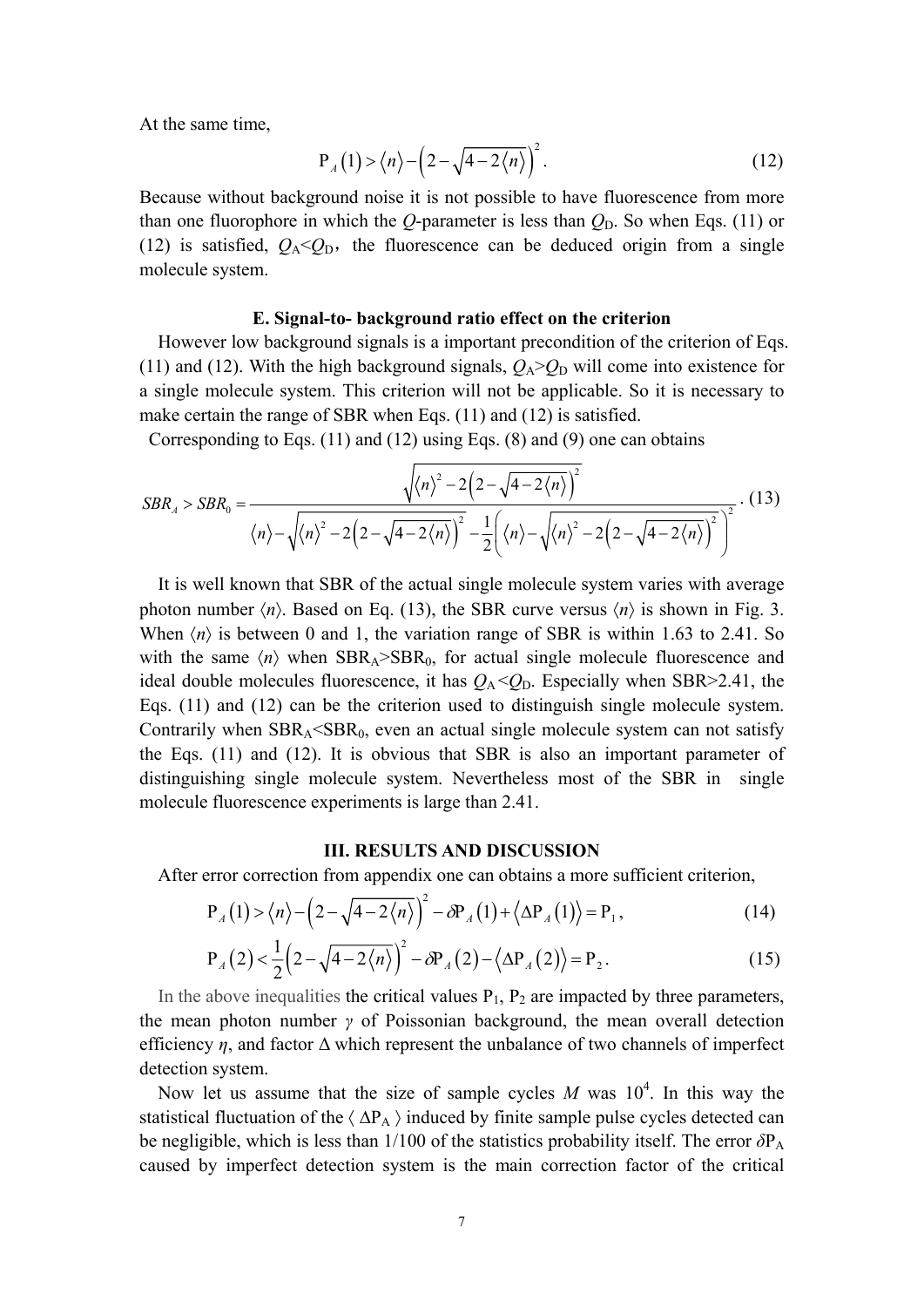value.

Fig. 4 shows the critical values  $P_1$ ,  $P_2$  as the function of mean overall detection efficiency  $\eta$  and factor  $\Delta = 0.3$ ,  $\gamma = 0.2$ , which corresponds to SBR = 5. It is found that the critical values  $P_1$ ,  $P_2$  all increase with increasing efficiency  $\eta$  as respected, however the P1 increases slowly while P2 increases fast. Furthermore because in single molecule experiments  $P_A(2)$  is less than  $P_A(1)$ , the effect of the error on  $P_2$  is more evident than on  $P_1$ . So using  $P_A(1)$  as the criterion is more feasible.

The experiment data, shown in Table I, is obtained by using typical single molecule experiment setup [20]. The sample were dye molecules Cy5 ( $5\times10^{-10}$  M, Molecular Probes) doped in Polymethyl Methacrylate (PMMA, Sigma-Aldrich) polymer films. Molecules in the sample were excited by 50 ps pulses at a wavelength of 635 nm and repetition rate of 2 MHz, generated by a ps pulsed diode laser (PicoQuant, PDL808), at the focus of a confocal inverted microscope (Nikon). Fluorescence photons were detected in two detection channels, using two identical single photon counting modules (SPCMs, PerkinElmer SPCM-AQR-15).

For example, in a typical experiment, to sample 1, during 299613 periods (about 149 ms) yielding 13917 recorded photons including 13902 single photon events, 15 two-photons events. These data allow us to extract the photon probabilities P(0)  $=0.9535$ ,  $P(1) = 0.0464$ , and  $P(2) = 5 \times 10^{-5}$  and the mean number of detected photon per pulse  $\langle n \rangle$  = 0.0465, would then yield Mandel parameter *Q*= -0.04435.

We observed fluorescence photons for three sample molecules in one polymer film. As shown in Table I, for sample 1 and sample 2, both P(1) are much more than critical values  $P_1$  which indicates that a single molecule were being detected; for sample 3,  $P(1)$  is less than critical values  $P_1$  which indicates that more than one molecule was being detected. As a reference, the interrelated results for coherent light (pulse laser) are attached both from theoretical analysis and experimental measurement. The typical time for single event photon statistics measurement is about 150ms.

#### **IV. CONCLUSION**

We present a fast and robust method to recognise single molecules based on single event photon statistics. Mandel's Q-parameter provides an attractive approach to two-time correlation measurements, because it is easy to implement, requires little time, and is immune with respect to the effects of molecular triplet state. Compared with commonly two-time correlation measurements, our approach has some advantages: (1) the effect of molecular triplet state can be ignored, whereas its effect can only be contained in the non-perfect detection efficiency analysis;  $(2)$  ~ms level measurement time is needed as only  $\sim 10^4$  fluorescence photons are needed for photon statistic; (3) it is not limited only to weak photons emitted, which means it is independent with the fluorophores photon intensity. The method can also be applied for the other single emitters recognition, such as single atoms, quantum dots and color centers.

### **ACKNOWLEDGEMENTS**

This project is supported in part by Natural Science Foundation of China (Grant No.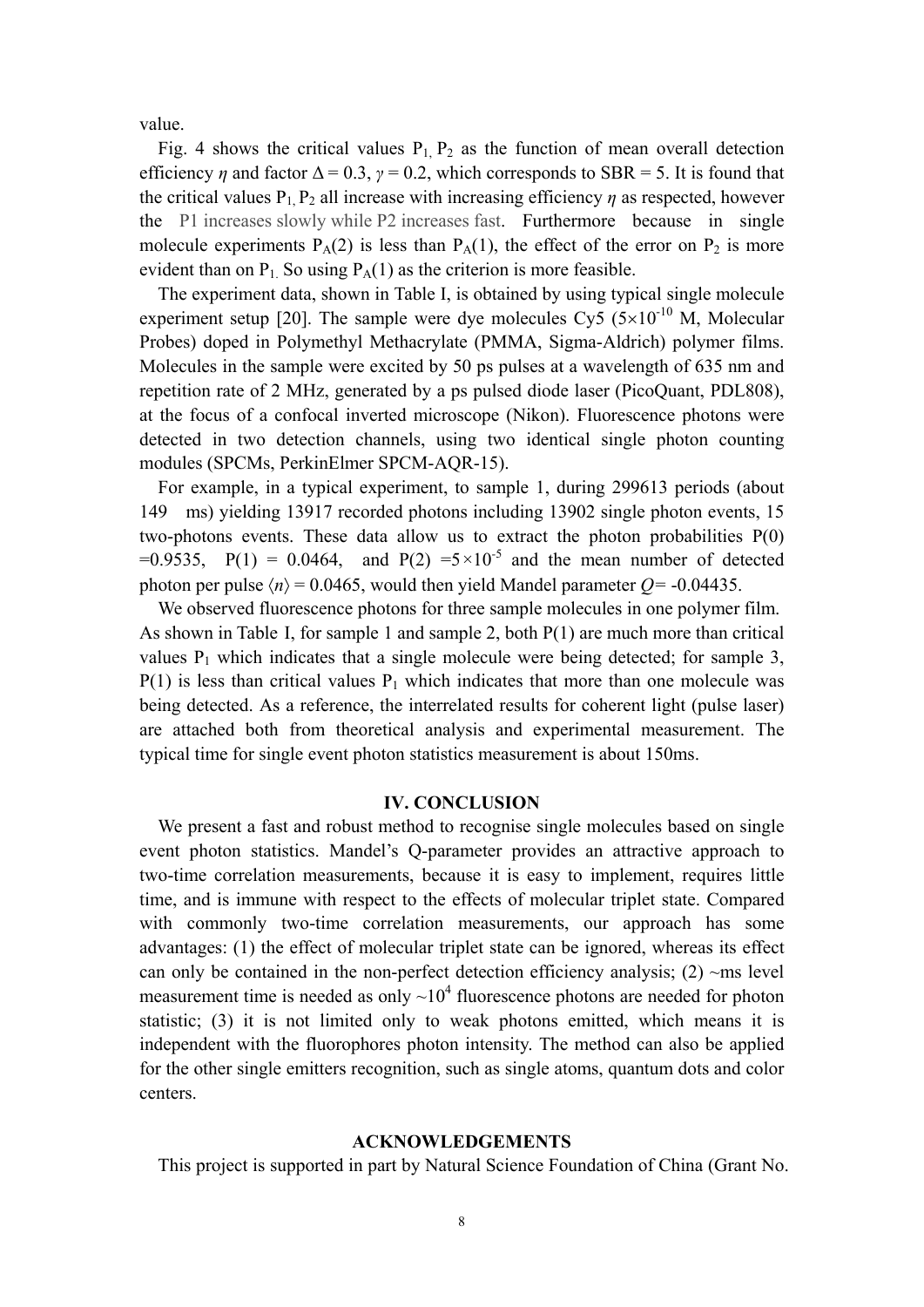10674086), 973 Program (Nos.2006CB921603, 2006CB921102), Specialized Research Fund for Doctoral Program of Higher Education of China (2004108002), the Shanxi Provincial Foundation for Leaders of Disciplines in Science, China, the Natural Science Foundation of Shanxi province, China (Grant No. 2007011006), and PCSIRT(IRT0516).

+ Corresponding to Liantuan Xiao. Email: xlt@sxu.edu.cn.

## **APPENDIX: ERROR ESTIMATE**

The question of principal importance to ensure the sufficiency of the criterion is error estimation in the single photon statistics detection. As it follows from the detection system, there are two main kinds of errors:

1) A systematic error P'<sub>A</sub> caused by imperfect detection system based on HBT configuration. The two sides are unbalanced with the overall efficiency  $\eta_1$ ,  $\eta_2$ respectively. Then the photon statistics probability of actual single molecules fluorescence can be written as [26]

$$
P'_{A}(0) = \left(1 - \frac{\eta_1 + \eta_2}{2}\right) e^{-\gamma(\eta_1 + \eta_2)/2},\tag{16}
$$

$$
P'_{A}(1) = \left(1 - \frac{\eta_1}{2}\right) e^{-\eta_1/2} + \left(1 - \frac{\eta_2}{2}\right) e^{-\eta_2/2} - 2\left(1 - \frac{\eta_1 + \eta_2}{2}\right) e^{-\gamma(\eta_1 + \eta_2)/2},\tag{17}
$$

$$
P'_{A}(2) = 1 - \left(1 - \frac{\eta_1}{2}\right) e^{-\gamma \eta_1/2} - \left(1 - \frac{\eta_2}{2}\right) e^{-\gamma \eta_2/2} + \left(1 - \frac{\eta_1 + \eta_2}{2}\right) e^{-\gamma (\eta_1 + \eta_2)/2} \quad . \tag{18}
$$

The difference between balanced detection system and unbalanced detection system can be expressed as

$$
\delta P_A(1) = P_A(1) - P'_A(1) = \left[ 2 - \left( 1 - \frac{(1+\Delta)\eta}{2} \right) e^{-\Delta \eta / 2} - \left( 1 - \frac{(1-\Delta)\eta}{2} \right) e^{\Delta \eta / 2} - \eta \right] e^{-\eta / 2}, \quad (19)
$$

$$
\delta P_A(2) = P_A(2) - P'_A(2) = \left[ \left( 1 - \frac{(1+\Delta)\eta}{2} \right) e^{-\Delta \eta y/2} + \left( 1 - \frac{(1-\Delta)\eta}{2} \right) e^{\Delta \eta y/2} + \eta - 2 \right] e^{-\eta y/2}.
$$
 (20)

In which

$$
\eta = \frac{\eta_1 + \eta_2}{2}, \Delta = \frac{\eta_1 - \eta_2}{\eta_1 + \eta_2}.
$$
\n(21)

Here  $\eta$  is the mean overall detection efficiency and  $\Delta$  represent the unbalance of two detection channels. Obviously we can find

$$
\delta P_A(1) + \delta P_A(2) = 0. \tag{22}
$$

In order to discuss the relative effort of imperfect detection system, normalized relative deviations of  $P_A$  can be defined

$$
R_1 = \frac{P_A(1) - P'_A(1)}{P_A(1)}, R_2 = \frac{P_A(2) - P'_A(2)}{P_A(2)}.
$$
\n(23)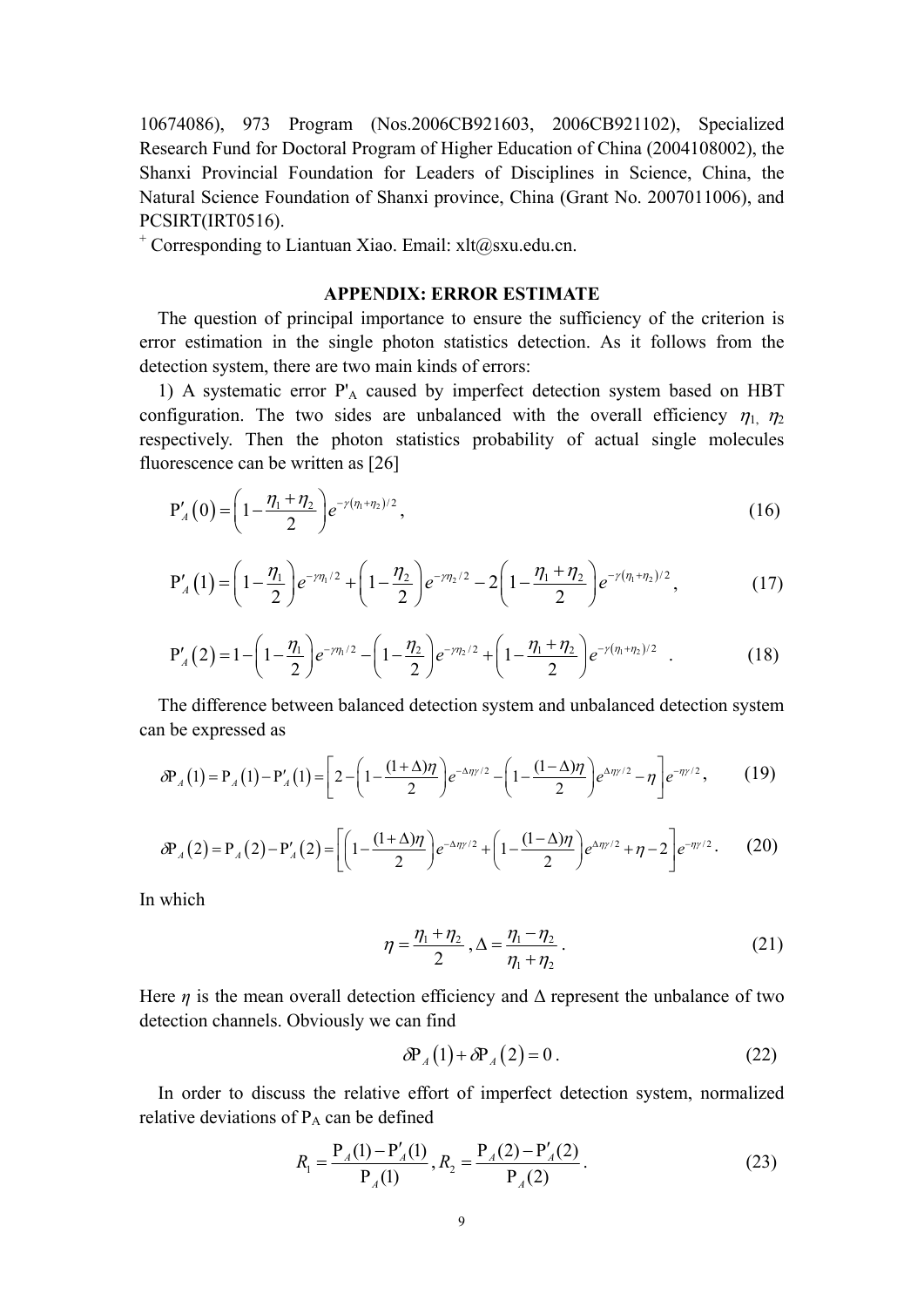The relative deviation R can also be expressed

$$
R_{1} = \frac{2 - \eta - (1 - 0.5\eta - 0.5\eta\Delta)e^{-\Delta\eta y/2} - (1 - 0.5\eta + 0.5\eta\Delta)e^{\Delta\eta y/2}}{2(1 - e^{-3\eta y/2}) + \eta(2e^{-3\eta y/2} - 1)},
$$
(24)

$$
R_2 = \frac{\eta - 2 + (1 - 0.5\eta - 0.5\eta\Delta)e^{-\Delta\eta y/2} + (1 - 0.5\eta + 0.5\eta\Delta)e^{\Delta\eta y/2}}{\eta - 2 + e^{\eta y/2} + (1 - \eta)e^{-\eta y/2}}.
$$
 (25)

It is found that the relative deviation  $R_1$  is always a minus value, which means the probability  $P_A(1)$  of imperfect detection system is more than the balanced one. The imperfect detection system will reduce the probability that photons come into two detectors at the same time from two different channels. The relative deviation  $R_1$ decreases with increasing *η* and Δ as expected, which means that the more difference exists between the two channels, the more departure of  $P_A(1)$  exists from that in balanced system.

The relative deviation  $R_2$  is nearly independent of mean overall detection efficiency *η* and mean photon number of Poissonian background *γ* with practical ranges of  $0 < \gamma < 1$ , and  $0 < \eta < 1$ . Be opposite with R<sub>1</sub>, the relative deviation R<sub>2</sub> is always a plus value, the more difference exists between the two channels, the lower  $P_A(2)$  will be. And how much  $P_A(1)$  increased by imperfect detection system, how much  $P_A(2)$ reduced.

2) A random error which is due to the statistical fluctuation of the  $P_A$ . For every pulse period the fluctuation of the number of the pulses in which there is one photon detected is

$$
\left\langle \Delta N^2 \right\rangle = \left\langle N^2 \right\rangle - \left\langle N \right\rangle^2 = P_A (1 - P_A). \tag{26}
$$

Now let us assume that M pulse cycles are measured. The fluctuation of the  $P_A$  can be estimated that

$$
\left\langle \Delta P_A^2 \right\rangle = \frac{\left\langle \Delta N^2 \right\rangle}{M^2} = \frac{P_A (1 - P_A)}{M} \quad . \tag{27}
$$

As evident from Eq. (27),  $\langle \Delta P_A^2 \rangle$  has inversely proportional relationship with *M*, which accords with the basic property of statistics. More cycles measured the P<sub>A</sub> detected will more close with the real probability.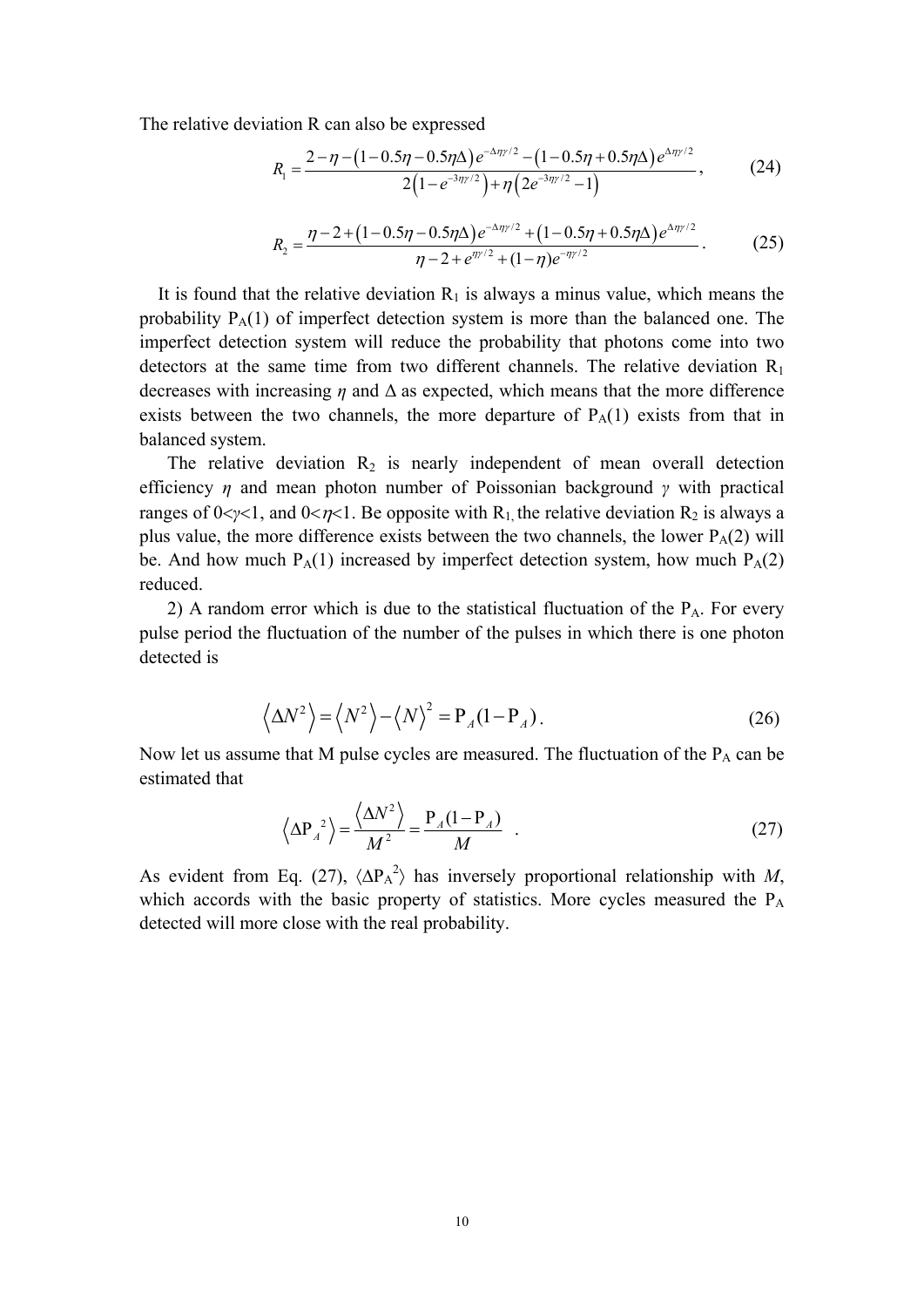#### **REFERENCES**

- [1] J. Perrin, Ann. Phys. **10**, 133 (1918).
- [2] G. Binnig, H. Rohrer, C. Gerber and E. Weibel, Phys. Rev. Lett. **49**, 57 (1982).
- [3] G. Binnig, C. F. Quate and C. Gerber, Phys. Rev. Lett. **56**, 930 (1986).
- [4] W. E. Moerner and L. Kador, Phys. Rev. Lett. **62**, 2535 (1989).
- [5] M.Orrit and J. Bernard, Phys. Rev. Lett. **65**, 2716 (1990).
- [6] E. B. Shera, N. K. Seizinger, L. M. Davis, R. A. Keller and S. A. Soper, Chem. Phys. Lett. **174**, 553 (1990).
- [7] T. Basché and W. E. Moerner, Nature **355**, 335 (1992).
- [8] E. Betzig and R. J. Chichester, Science **262**, 1422 (1993).
- [9] S .Nie, D. T. Chiu and R. N. Zare, Science **266**, 1018 (1994).
- [10] J. K.Trautman, J. J. Macklin, L. E. Brus and E. Betzig, Sience **369**, 40 (1994).
- [11] T. Funatsu, Y. Harada, M. Tokunaga, K. Saito and T. Yanagida, Nature **374**, 555 (1995).
- [12] M. Orrit, J. Chem. Phys. **117**, 10938 (2002).
- [13] Y. Zhang, C. Gan, and M. Xiao, Phys. Rev. A **73**, 053801 (2006).
- [14] J. M. Fernandez, Biophys. J. **89**, 3676 (2005).
- [15] A. A. Deniz, M. Dahan, J. R. Grunwell, T. Ha, A. E. Faulhaber, D. S. Chemla, S. Weiss and P. G. Schultz, Proc. Nat. Acad. Sci. USA. **96**, 3670 (1999).
- [16] X. Michalet and S. Weiss, C. R. Physique **3**, 619 (2002).
- [17] S. Nie and R. N. Zare, Annu. Rev. Biophys.Struct. **26**, 567 (1997).
- [18] M. Nirmal, B. O. Dabbousi, M. G. Bawendi, J. J. Macklin, J. K. Trautman, T. D. Harris and L. E. Brus, Nature **383**, 802 (1996).
- [19] T. Basché, W. E. Moerner, M. Orrit and H. Talon, Phys. Rev. Lett. **69**, 1516 (1992).
- [20] F. Treussart, R. Alléaume, V. Le Floc'h, L. T. Xiao, J.-M. Courty and J.-F. Roch, Phys. Rev. Lett. **89**, 093601 (2002).
- [21] P. Grangier, G. Roger and A. Aspect, Eur. Lett. **1**, 173 (1986).
- [22] C. Brunel, B. Lounis, P. Tamarat and M. Orrit, Phys. Rev. Lett. **83**, 2722 (1999).
- [23] D. L. Kolin , S. Costantino and P. W. Wiseman, Biophys. J. **90**, 628 (2006).
- [24] L. Mandel, Opt. Lett. **4**, 205 (1979).
- [25] T. Huang, S. L. Dong, X. j. Guo, L. T. Xiao and S. T. Jia, Appl. Phys. Lett. **89**, 061102 (2006).
- [26] T. Huang, X. B. Wang, J. H. Shao, X. J. Guo, L. T. Xiao and S. T. Jia, J. Lumin. **124(2)**, 286 (2007).
- [27] A. Sanchez-Andres, Y. Chen and J. D. Müller, Biophys. J. **89**, 3531 (2005).
- [28] R. Hanbury Brown and R. Q. Twiss, Nature **177**, 27 (1956).
- [29] E. B. Shera, N. K. Seitzinger, L. M. Davis, R. A. Keller and S. A. Soper, Chem. Phys. Lett. **174**, 553 (1990).
- [30] R. Alléaume, F. Treussart, J. M. Courty and J. F. Roch, New J. Phys. **6**, 1 (2004).
- [31] R. Short and L. Mandel, Phys. Rev. Lett. **51**, 384 (1983).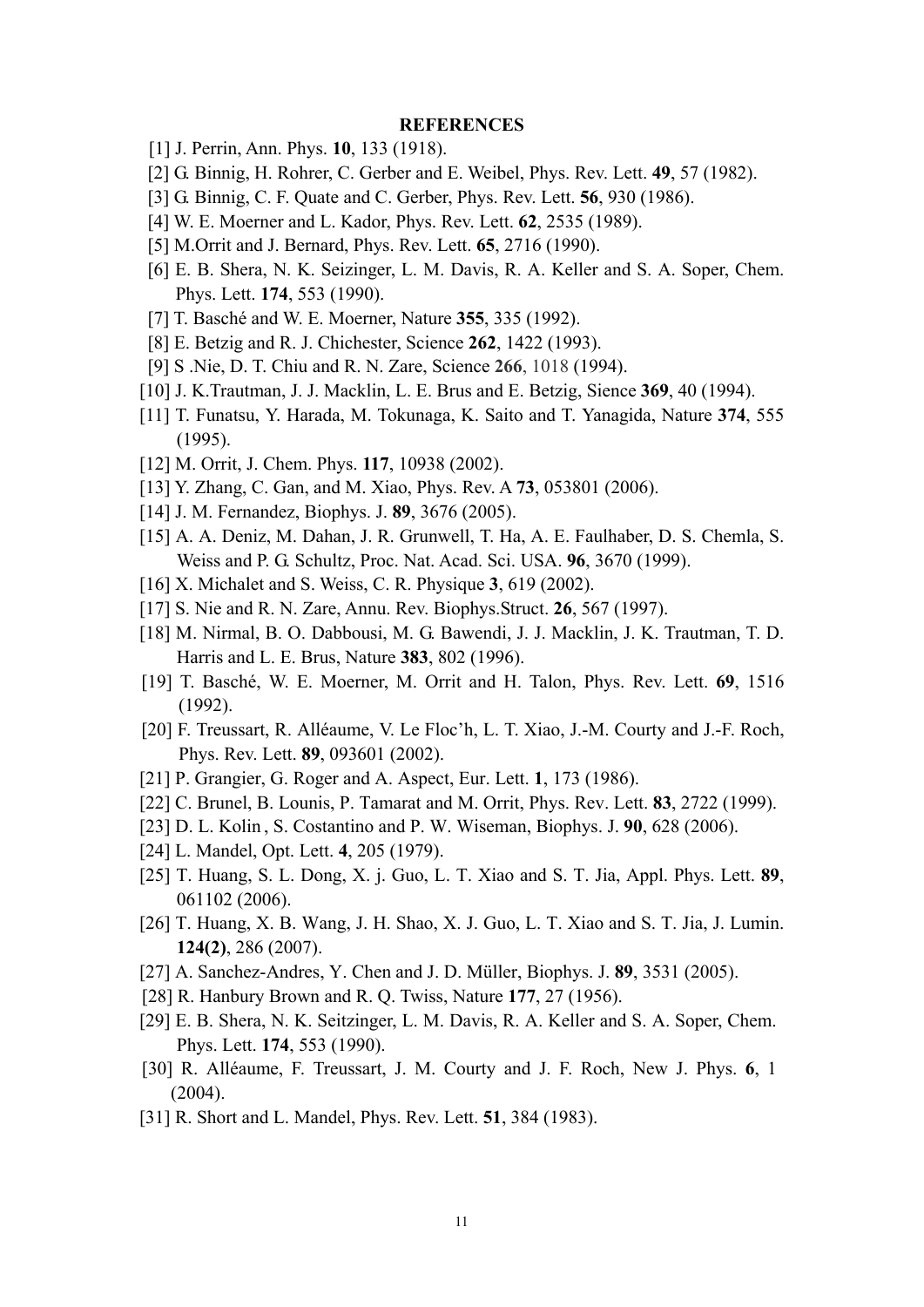TABLE I. Experimental results of single event photon statistics for Dy5 molecules and coherent light. The mean number  $\langle n \rangle$  of detected photons per pulse is calculated by the measured values  $P(1)$  and  $P(2)$  from Eq. (2). The critical value  $P_1$  is estimated from Eq. (14), the relative error is less than 1%. And the  $g^{(2)}(0)$  is measured by two-time correlation measurements. Whether the sample detected is a single molecule is determined by that P(1) is more than critical value  $P_1$  or not. And the determination is confirmed by the measured value  $g^{(2)}(0)$ . To a single molecule, the SBR is acquired from Eq. (9).

|                                | $\langle n \rangle$ | P(1)   | $P_1$   | $g^{(2)}$<br>(0) | Single?        | <b>SBR</b> |
|--------------------------------|---------------------|--------|---------|------------------|----------------|------------|
| Sample 1                       | 0.0465              | 0.0464 | 0.04590 | 0.19             | Yes            | 21         |
| Sample 2                       | 0.0372              | 0.0370 | 0.03685 | 0.30             | Yes            | 7          |
| Sample 3                       | 0.0521              | 0.0508 | 0.05150 | 0.65             | N <sub>o</sub> |            |
| Coherent light<br>(theory)     | 0.1046              | 0.0991 | 0.0991  | 1.0              |                |            |
| Coherent light<br>(experiment) | 0.1046              | 0.0992 | 0.0995  | 0.98             |                |            |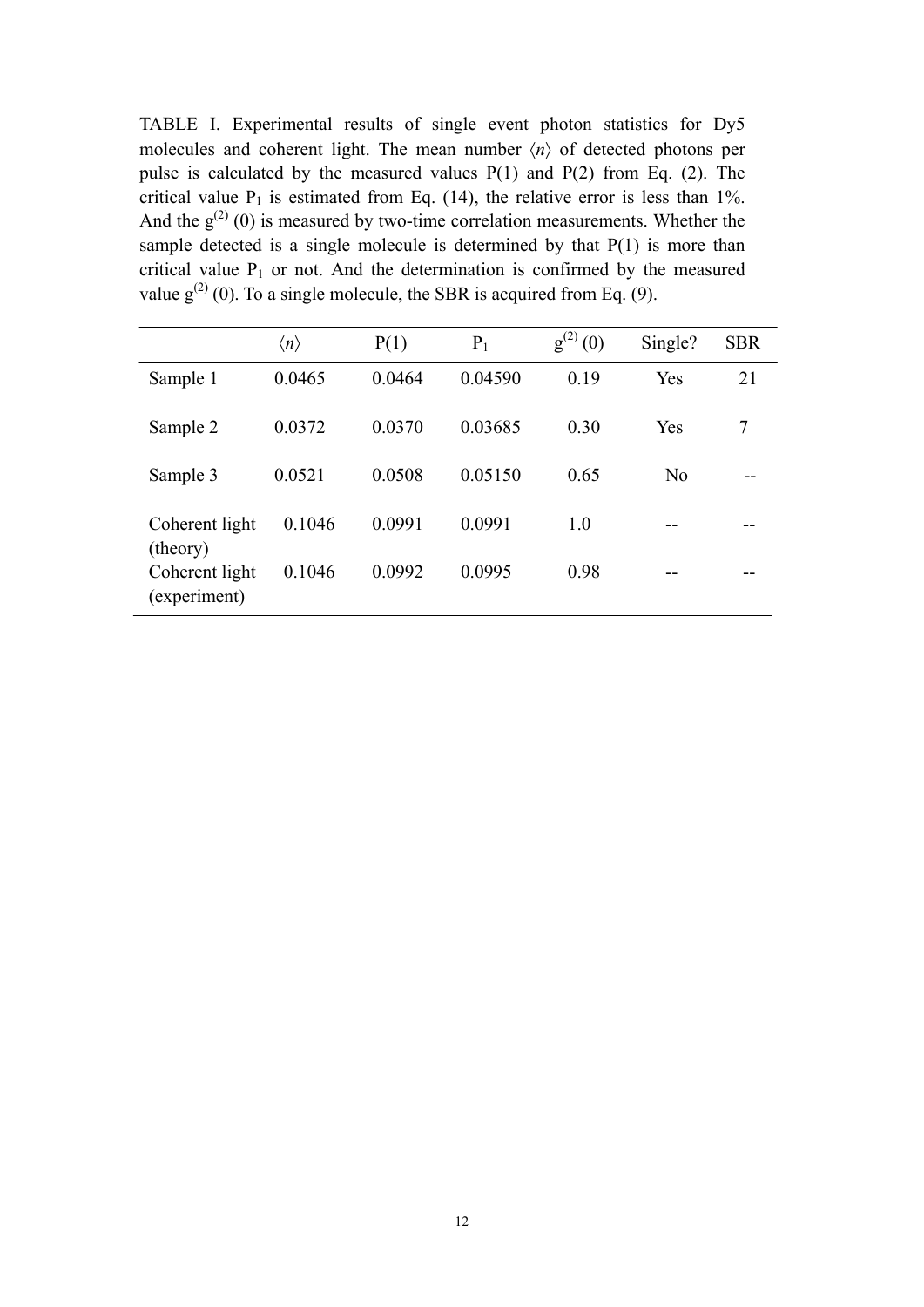# **FIGURE CAPTIONS**

FIG. 1. (a) Schematic of a confocal setup used for single-molecule fluorescence detection. (b) The second-order autocorrelation function measured, which indicates that fluorescence of more than one molecule was being detected. (c) The second-order autocorrelation function measured, which indicates that fluorescence of a single molecule was being detected.

FIG. 2. (a) The single event photon statistics measurement. The sample gate time  $\tau_{g}$ , dead time for SPCM  $\tau_d$  and laser pulse period  $\tau_r$  fulfill  $\tau_g \leq \tau_d \leq \tau_r$ . (b) The schematic of detection setup used for single event photon statistics measurement. The synchronous signals provide a counting time-gate.

FIG. 3. The curve of SBR as a function of the mean photon number  $\langle n \rangle$  for actual single molecular photon source. The range out of the shaded portion means the ones that can use the criterion of Eqs. (11) and (12).

FIG. 4. The critical values  $P_1$  (solid line),  $P_2$  (dashed line) as a function of mean overall detection efficiency *η*. And factor  $\Delta=0.3$ , *γ*=0.2, which corresponds to SBR=5. P<sub>1</sub> (solid line) using left coordinate,  $P_2$  (dashed line) using right coordinate. Curve 2, 3 are the critical values  $P_1$ ,  $P_2$  without error estimate. Curve 1, 4 are the critical values  $P_1$ ,  $P_2$  after error correction.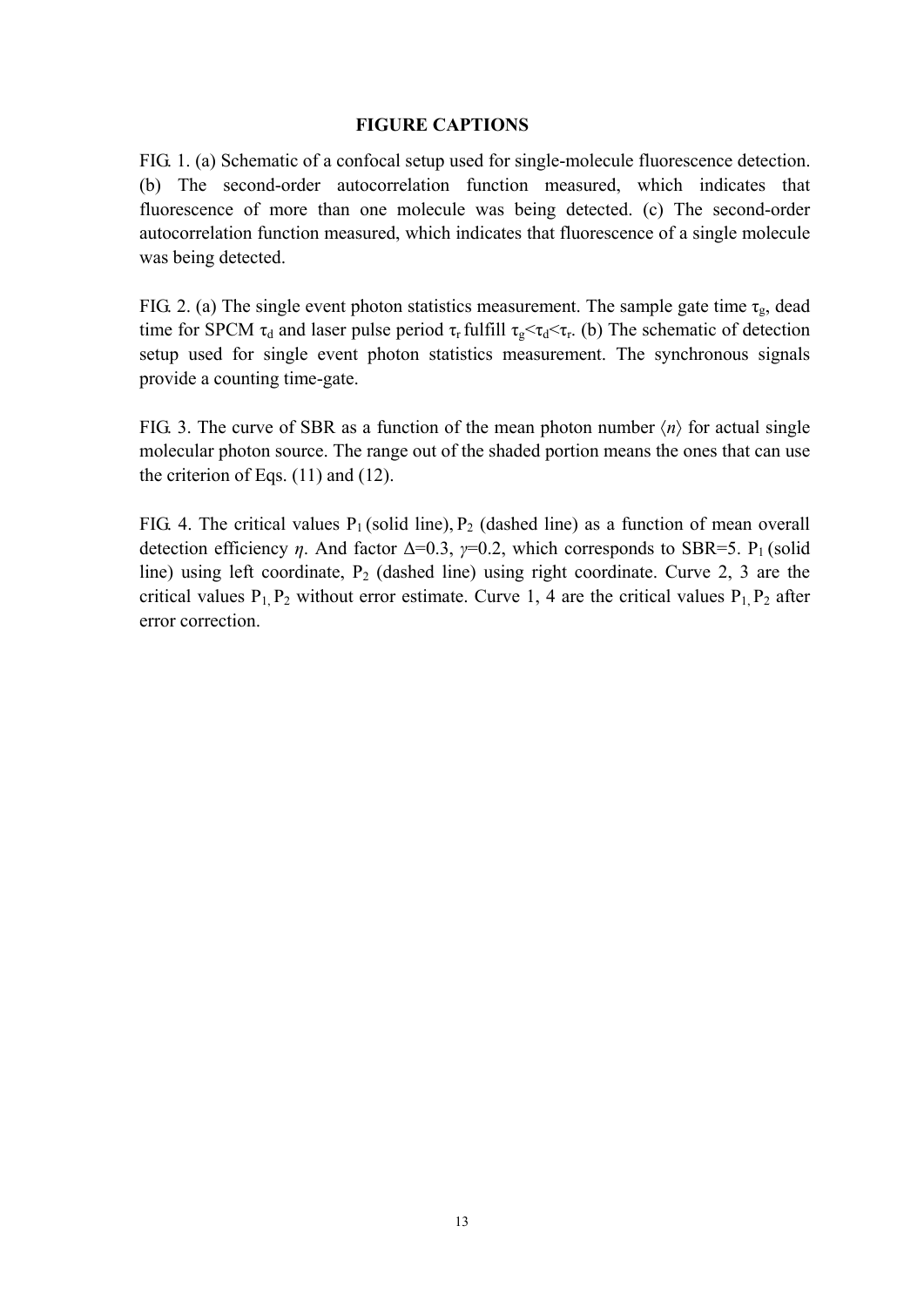

Figure 1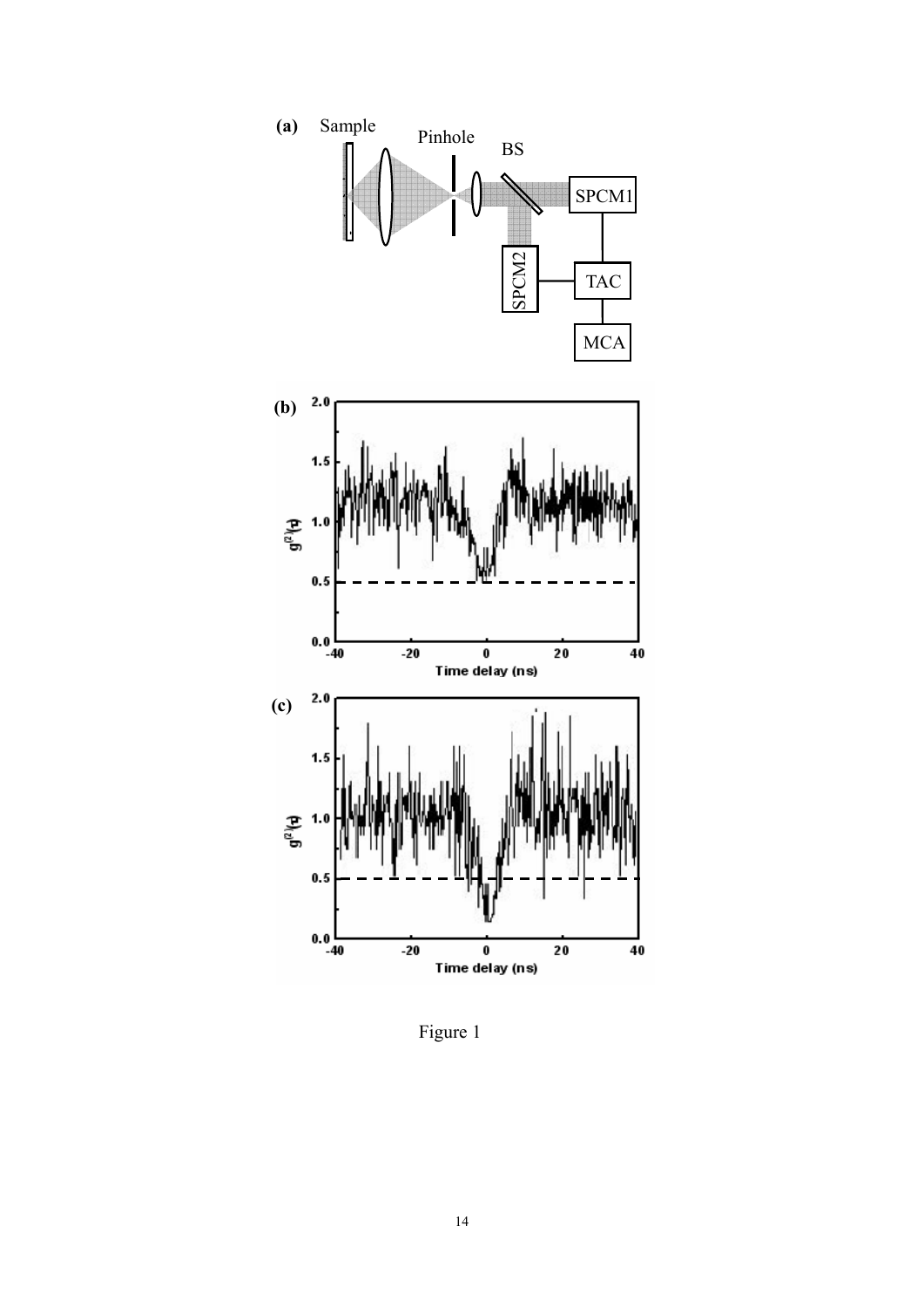

Figure 2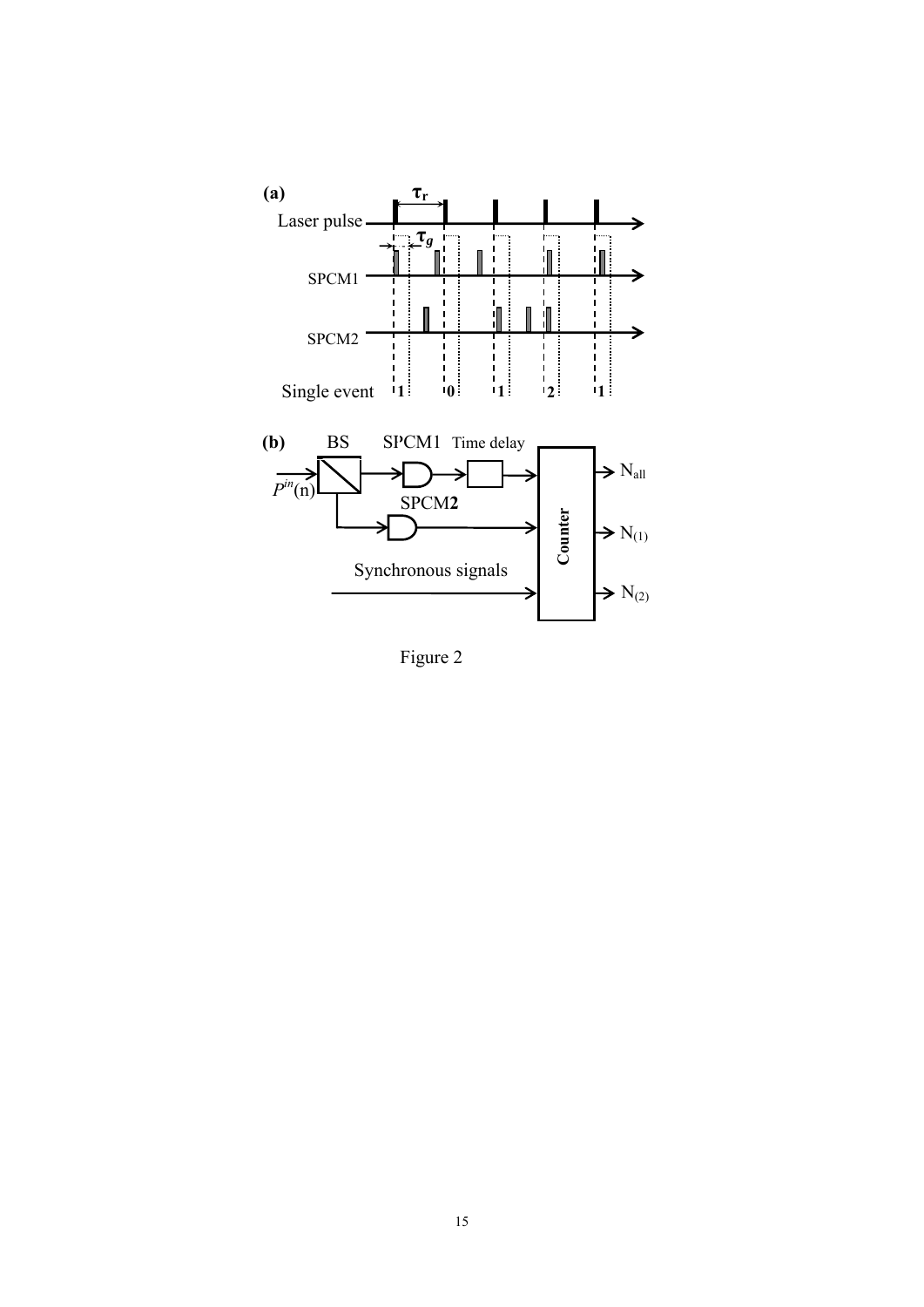

Figure 3